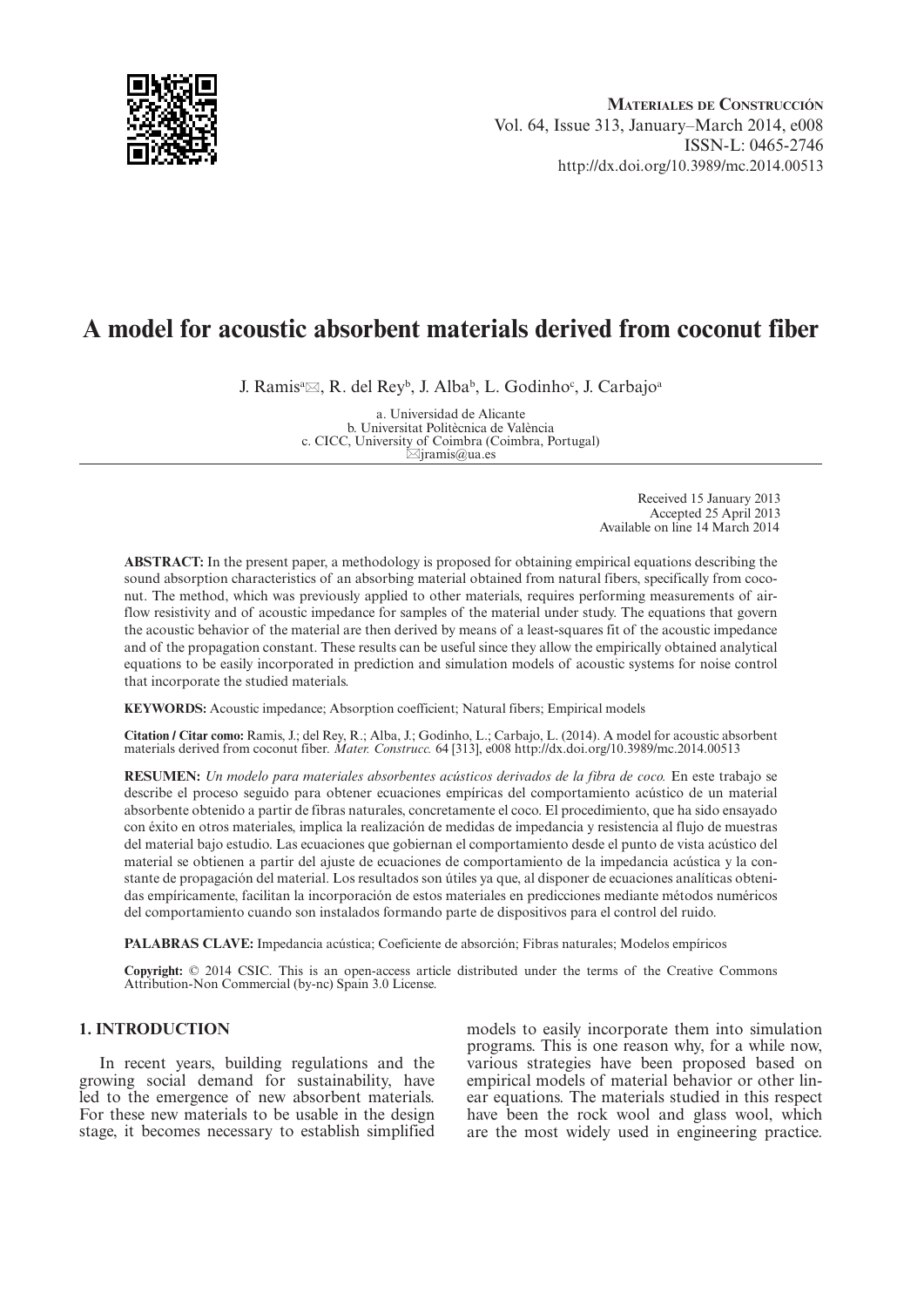One of the most known and used models in this line is that of Delany and Bazley (1), which has established itself as a reference model in UNE\_EN 12354:2004 standard (Part 6) (2) for fiber-based materials. These standards also cite Miki's later works (3, 4) models for foams, as well as Dunn and Davern (5) reference model in (2) for porous fibers, as well as models for textiles like those proposed by Garai and Pompoli (6). There are other empirical works, such as Wang et al. (7), based on a regression of different variables, or Shoshani and Yakubov (8) for finding maximum absorption. One should not forget the different empirical models proposed by Voronina (9–12), which make use of parameters such as the tortuosity factor or the structure associated with the distribution of the fibers or pores which characterize these materials.

In this work, a specific natural material is studied, namely coconut fiber. Coconuts, originated from the *cocos nucifera* variety of palms, can be harvested either from the ground (once they have fallen) or directly from the tree. After harvesting, the external fibrous layer of the fruit is separated from the hard shell in a so-called de-husking process, which can either be performed manually or mechanically. If green coconuts are harvested (after about six to twelve months on the tree), pliable white fibers may be extracted; a brown fiber may be obtained by harvesting fully mature coconuts. Each of these types of fibers is processed differently, and is used for different purposes. We here focus on the brown fibers, extracted from mature coconuts, and which are of interest to many technological and industrial applications. After extraction, the fibrous husks are soaked in pits or in nets in a slow moving body of water to swell and soften the fibers. Fibers are separated in two groups, namely longer (bristle) and shorter (mattress) fibers. After a cleaning and drying process, longer bristle fibers are then tied into bundles, while mattress fibers are compressed and packed into large bales.

These coconut fibers (known as coir) are abundant in many Asian countries such as India, Sri-Lanka or Malaysia, and have been sometimes been regarded as a natural waste product. In recent years, sustainability concerns lead to an increasing interest in its application in construction, industrial and technological solutions, and raised the attention of both the industry and of the scientific community. Traditionally, these fibers were used in floor mats, doormats, brushes or mattresses; recently, technological industries, such as the automotive industry in Europe, have been increasingly using brown coir pads sprayed with rubber latex (bonding the fibers together) as upholstery padding. In the construction industry, its application has been studied in many forms, such as a reinforcing fiber in cement boards (see for example (13)), or as an insulation material (see, for example, (14)). In fact, physically, these fibers have appealing properties in what concerns their application in the construction industry. The high porosity and low density of those elements allows them to exhibit low thermal conductivity and good sound absorption coefficients (as illustrated by Fouladi et al. (15)), and thus makes them an interesting product.

Due to their natural unprocessed origin, coir fibers are typically heterogeneous both in color, thickness and length, and, as natural untreated materials, they also exhibit performance limitations in some respects. For example in what concerns fire reaction, these fibers are a combustible material, and so their application without protective measures becomes limited. Due to this behavior, commercial products incorporating a fireproof treatment became available for use when the mattresses are to be used with some possibility of being exposed to fire. Two forms of industrially produced coconut fiber mattresses can thus be commonly found in western countries, corresponding to semi-rigid mattresses (usually higher density panels) with fireproof treatment and to flexible



FIGURE 1. a) Detail of coconut fibers. b) Photograph of the fiber without fireproof treatment taken using an electron microscopic. c) Idem with fireproof treatment.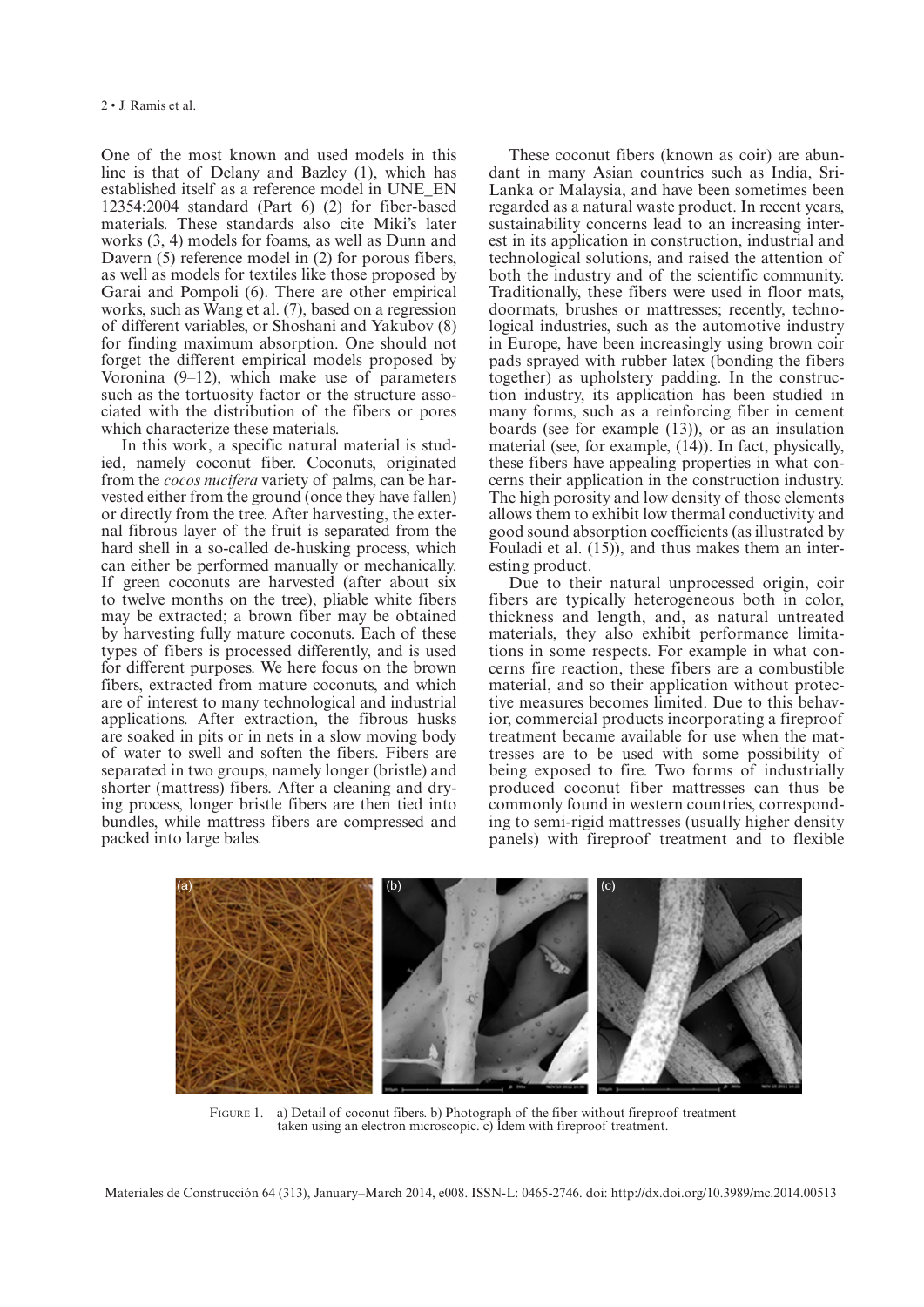mattresses (usually rolls with lower density), without any synthetic treatment.

Studies regarding its applicability from the acoustic viewpoint jobs include Fouladi et al. (15, 16), Nor et al. (17, 18) and Zulkifli et al. (19).

Figure 1 shows an image of absorbent material made from coconut fiber. As can be appreciated, this is a porous and fibrous. Thus, by their nature, are expected to play a similar role to other porous and fibrous materials such as rockwool.

This work has developed and implemented a method for obtaining an empirical model for the case of absorbent materials obtained from natural fibers, in particular coconut fiber, following a procedure similar to that described in  $(20, 21)$ , inspired in  $(6)$ .

### **2. METHODOLOGY**

The model presented in this paper aims to predict the acoustic behavior of the fibrous material under study using the fewest number of non-intrinsic physical parameters, thus mitigating some propagation errors people make when using parameters obtained experimentally. Basically, it comes to finding the coefficients  $\vec{C}$  (i=1...8) that best fit the following equations for the case of the tested material (21).

$$
\alpha = \left(\frac{2 \times \pi \times f}{c_0}\right) \times \left[C_s \times \left(\frac{\rho_0 \times f}{r}\right)^{-c_6}\right]
$$
 [1]

$$
\beta = \left(\frac{2 \times \pi \times f}{c_0}\right) \times \left[1 + C_7 \times \left(\frac{\rho_0 \times f}{r}\right)^{-c_8}\right] \qquad [2]
$$

$$
R = \rho_0 \times c_0 \left[ 1 + C_1 \times \left( \frac{\rho_0 \times f}{r} \right)^{-c_2} \right]
$$
 [3]

$$
X = -\rho_0 \times c_0 \left[ C_3 \times \left( \frac{\rho_0 \times f}{r} \right)^{-c_4} \right]
$$
 [4]

where  $\alpha$  and  $\beta$  are the real and imaginary parts of the propagation constant Γ of the material, *R* and *X* are the real and imaginary parts of its characteristic impedance  $Z$ ,  $\sigma$  the air flow resistivity in Ns/m<sup>4</sup>,  $\rho_0$  is the air density, *f* the frequency in Hz and  $c_0$  the sound propagation velocity in air in m/s. The flow resistance *r* of a sample of material can be obtained through multiplying the flow resistivity value by its thickness *e*.

To determine the specific acoustic impedance of a material, the commonly used transfer function method is used, which considers a plane-wave tube with a speaker mounted in one end. The sample of the material to be characterized is placed at the other end of the tube, at a distance  $x_1$  from the microphone placed further away from the sample, and spaced a distance *s* from the second microphone, as shown in Figure 2.



FIGURE 2. Experimental setup for measuring the impedance of a material using the method of the transfer function.

In the standards ASTM E1050 (22) and ISO 10534-2:1998 (23) or UNE EN ISO 10534-2:2002 (24), the measurement procedure is explained in detail, as well as its precision, limitations and sources of error or uncertainty.

Driving the speaker with a random noise signal (allowing an assessment of the full frequency range) and recording the sound pressures in the two microphone positions, these pressures can be written as the sum of the incident and reflected sound waves. The complex transfer function  $H<sub>12</sub>$  is then given by the relation between both pressures, and the reflexion coefficient can be obtained as:

$$
R = \frac{H_{12} - e^{-jks}}{e^{jks} - H_{12}} e^{j2kx_1}
$$
 [5]

where  $j = \sqrt{-1}$  and k is the wave number in rad/m.

Thus, it is possible to obtain the specific acoustic impedance (real and imaginary) using the equation

$$
Z_s = Z_0 \frac{1+R}{1-R} = Z_R + jZ_I
$$
 [6]

being  $Z_0 = \rho_0 c_0$  the characteristic impedance of air and  $Z<sub>R</sub>$  and  $Z<sub>I</sub>$ <sup>the</sup> real and imaginary parts of specific acoustic impedance, that can also be obtained from the characteristic impedance of the material, its propagation constant and the sample thickness through:

$$
Z_s = \frac{Z}{Z_0} \coth\left(\Gamma e\right) \tag{7}
$$

From this reflexion coefficient, it becomes possible to compute an acoustic parameter of significant practical relevance, namely the sound absorption coefficient for normal incidence  $\alpha_n$  as:

$$
\alpha_n = 1 - |R|^2 \tag{8}
$$

This technique has the disadvantage of requiring the calculation of the transfer functions using successive measurements with exchanged measurement channels, in order to allow for phase correcting mismatches between microphones. Otherwise large errors can occur in the impedance calculation.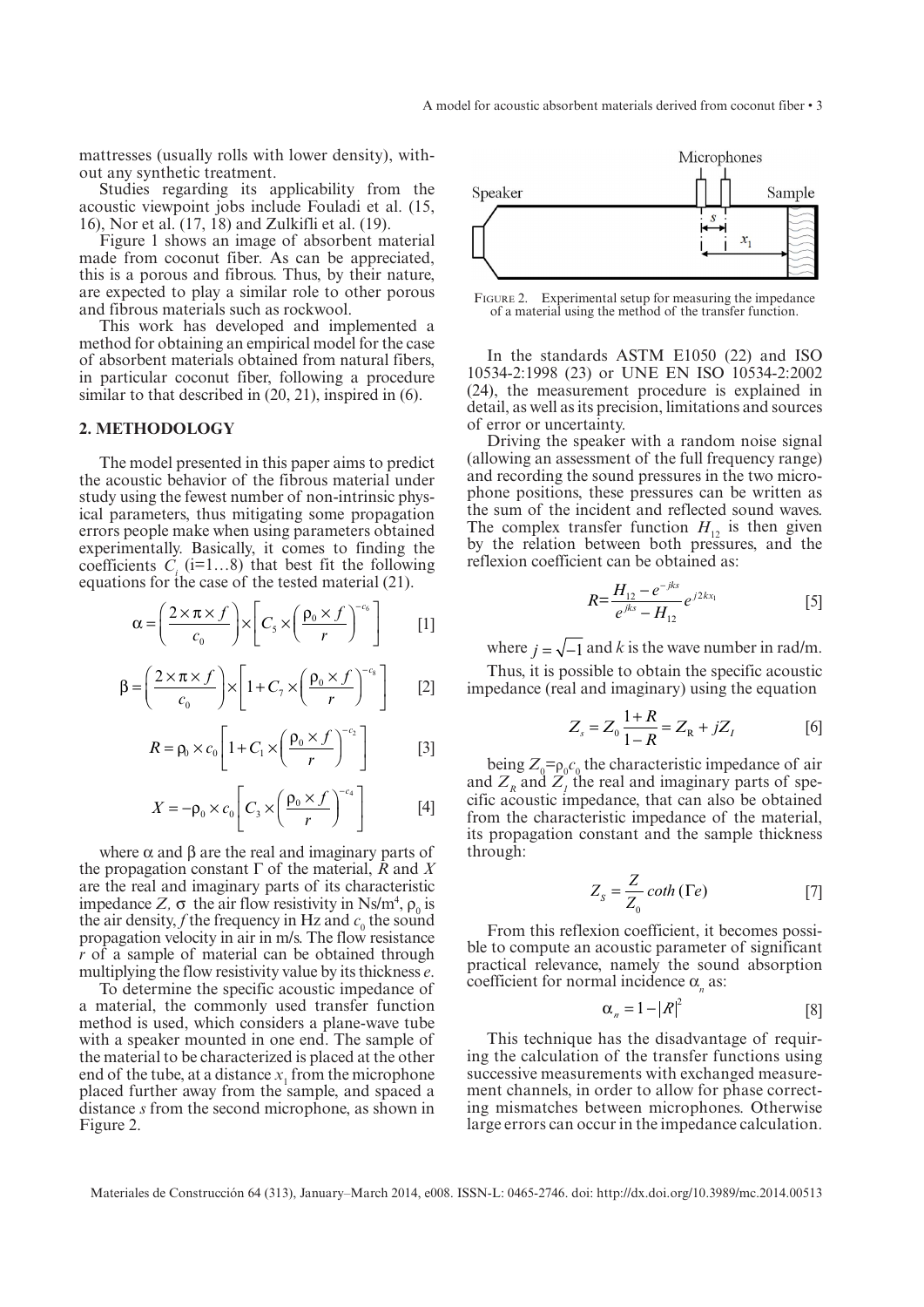The relation between this absorption coefficient for normal incidence and the acoustic impedance can be defined by the equation:

$$
\alpha_n = \frac{4Z_R Z_0}{|Z_s|^2 + 2Z_0 Z_R + Z_0^2}
$$
 [9]

where  $Z_0 = \rho_0 c_0$ .

To allow fitting the material model, it becomes necessary to obtain experimental data concerning the airflow resistance and absorption coefficient under normal incidence.

The following quadratic error function for the iterative method used here can be defined as:

$$
\varepsilon = \sum_{i=1}^{N} (\alpha_{n,i} - \hat{\alpha}_{n,i})^2
$$
 [10]

where  $\alpha_{n,i}$  is the absorption coefficient for normal incidence, measured for the absorbing material under study, for the i-th frequency, and  $\hat{\alpha}_{n,i}$  is the estimation of the that value obtained from application of equations [1] to [4]. To minimize the error function, the following expression must be set to zero:

$$
\frac{\partial \varepsilon}{\partial A_i} = 2 \sum_{i=1}^N (\alpha_{n,i} - \hat{\alpha}_{n,i}) \frac{\partial \hat{\alpha}_{n,i}}{\partial A_i} = 0 \quad i = 1,...,8 \quad [11]
$$

To obtain the coefficients that best describe the measured acoustic behavior of the samples, an iterative method of decrease of quadratic error function was used. As initial values (input values), different values proposed by different authors were tried, and all converged to the coefficients values as obtained and presented in this paper.

# **3. RESULTS**

The experimental basis taken for adjusting the model consisted of:

a) Coconut fiber material without fireproof treatment with 2, 3 and 4 cm nominal thickness.

b) Idem with fireproof treatment 2 and 3 cm.

As for the distribution of fiber diameter, its analysis was conducted on a sample including 200 random fibers, leading to an average fiber diameter of 0.25 mm, with a size distribution between 1.17 and 0.48 mm.

## **3.1. Airflow resistance**

The experimental determination of the airflow resistance has been carried out according to the procedure specified in ISO 9053 (25, 26), using three



Figure 3. Left: Device used for measuring the flow resistance. Right: Samples prepared for the measurement.



FIGURE 4. Flow resistivity obtained for different air flow rates. S1, S2 and S3 correspond to samples of coconut fiber without fireproof treatment 2 cm thick, S4, S5 and S6 correspond to samples of coconut fiber without fireproof treatment 3 cm thick, S7, S8 and S9 correspond to samples of coconut fiber without fireproof treatment 4 cm thick.

samples for each type of material. As suggested in the standard, for each of the samples ten measurements are performed for different air velocity *u* in order to determine the airflow resistance. To obtain flow resistivity, it is only necessary to divide airflow resistance by the sample thickness. It is important to state that additional measurements have been carried out according to the method of Ingard and Dear (27), producing results of the same order of magnitude.

Figure 3 shows a detail of the measurement process and of the samples prepared for this purpose.

In order to illustrate the homogeneity of the results, Figures 4 and 5 show the results of the airflow resistivity for different air velocities (the flow can be calculated by multiplying by the tube's cross-section area).



Figure 5. Flow resistivity obtained for different air flow rates using samples with fireproof treatment. S1, S2 and S3 correspond to samples 2 cm thick, and S4, S5 and S6 to samples 3 cm thick.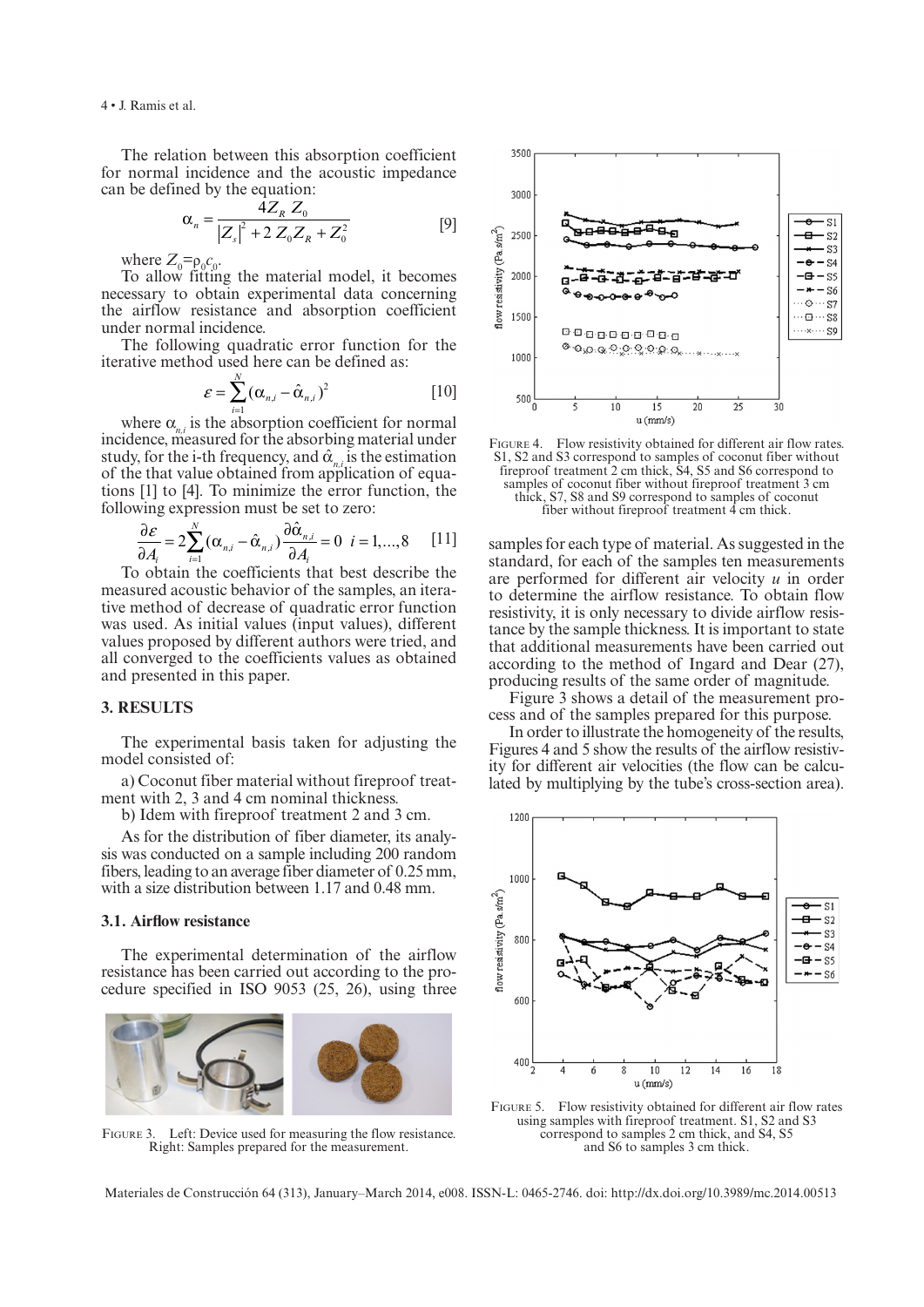Figure 4 corresponds to samples of untreated coconut fiber (without flame retardant), S1, S2 and S3 correspond to samples 2 cm thick, S4, S5 and S6 are 3 cm thick and S7, S8 and S9 are 4 cm thick.

Similarly, Figure 5 illustrates the case of samples with fireproof treatment, S1, S2 and S3 corresponding to samples of coconut fiber 2 cm thick, and S4, S5 and S6 to samples of coconut fiber 3 cm thick.

As already indicated above, for each of the 10 samples measurements are performed. The plotted results in Figures 4 and 5 reveal that the results do not exhibit a very significant variation, leading to almost horizontal lines for each tested sample. This behavior indicates a good stability of these tests.

As indicated in the reference standard, the value of the flow resistivity of each sample is the value at the origin of the horizontal axis of a linear law fitted to the performed measurements. The average values obtained from the three samples is the value taken as final. Here, the authors consider the uncertainty as the standard deviation of the tested samples. The results are shown in Tables 1 and 2.

At this point, it is important to comment on the uncertainty associated with the measurement of the flow resistance. One of the most common problems in the treatment of absorbent materials in practice is that the sample thickness varies. In effect, all processes from manufacturing to final assembly, as well as the process for conducting measurements in an impedance tube or flow resistance, where the technician has to place the sample between racks and / or probes, the material is compressed. This compression with the resulting change in the thickness leads to greater uncertainty in predicting realistic values of flow resistance.

To complement this comment, one may perform the following mathematical reasoning. The following expression, from Bies and Hansen (28), relates the airflow resistivity,  $\sigma$ , with the density of the material,  $\rho_m$ , and the average fiber diameter, *d*:

$$
\sigma = \frac{K_2 \rho_m^{K_1}}{d^2} \tag{12}
$$

TABLE 1. Resistivity values obtained for samples 2, 3 and 4 cm thick without fireproof treatment

| <b>Coconut fiber without</b><br>fireproof treatment | Resistivity $(kPa * s/m^2)$ |  |  |  |
|-----------------------------------------------------|-----------------------------|--|--|--|
| 2 cm                                                | $2.60 \pm 0.15$             |  |  |  |
| 3 cm                                                | $1.94 \pm 0.15$             |  |  |  |
| 4 cm                                                | $1.20 + 0.11$               |  |  |  |

| Table 2. | Resistivity values obtained for samples 2 and |
|----------|-----------------------------------------------|
|          | 3 cm thick with fireproof treatment           |

| <b>Coconut fiber with</b><br>fireproof treatment | Resistivity $(kPa * s/m^2)$ |  |  |  |
|--------------------------------------------------|-----------------------------|--|--|--|
| 2 cm                                             | $0.69 \pm 0.04$             |  |  |  |
| 3 cm                                             | $0.85 \pm 0.11$             |  |  |  |

 $K_1$  and  $K_2$  are characteristic parameters of each material.

On the other hand, if  $C = \rho_0 \times f / \sigma$ , it is possible, applying Napieraian logarithms and considering increments, to state that:

$$
\frac{\Delta C}{C} = \frac{\Delta \sigma}{\sigma} \tag{13}
$$

This means that the relative variation in the normalized frequency  $(C)$  is equal to the relative variation in the airflow resistivity.

Applying Napierian logarithms in [12], considering increments, and for a constant value of *d,* it is possible to write:

$$
\frac{\Delta \sigma}{\sigma} = K_1 \times \frac{\Delta \rho_m}{\rho_m} \tag{14}
$$

As it can be seen in the literature,  $K_{\text{l}}$  is always superior to one (8). Specifically, for the Garai and Pompoli (6) model, this value is  $K_1 = 1.404$ , and for the Bies and Hansen  $(28)$  model,  $K<sub>1</sub>=1.530$ .

Analyzing [14], a 10% change in the density of the material, leads to a relative variation in the flow resistivity higher than 15%. In practice, the conditions of transport or mounting cause changes in material density above 30% - especially for low density rock wool  $(30-40 \text{ kg/m}^3)$ . This leads to relative variations in flow resistivity close to 50%.

Therefore, it can be inferred that the uncertainty associated with the flow resistivity data is very large, and thus the presented data must be interpreted as a confidence interval.

#### **3.2. Absorption coefficient**

Figure 6 shows a detail of the measuring equipment used, particularly the end of the impedance tube with microphones and the sample placed at the end of the tube.



FIGURE 6. Detail of the measurement equipment used to determine the absorption coefficient, including a sample of coconut fiber.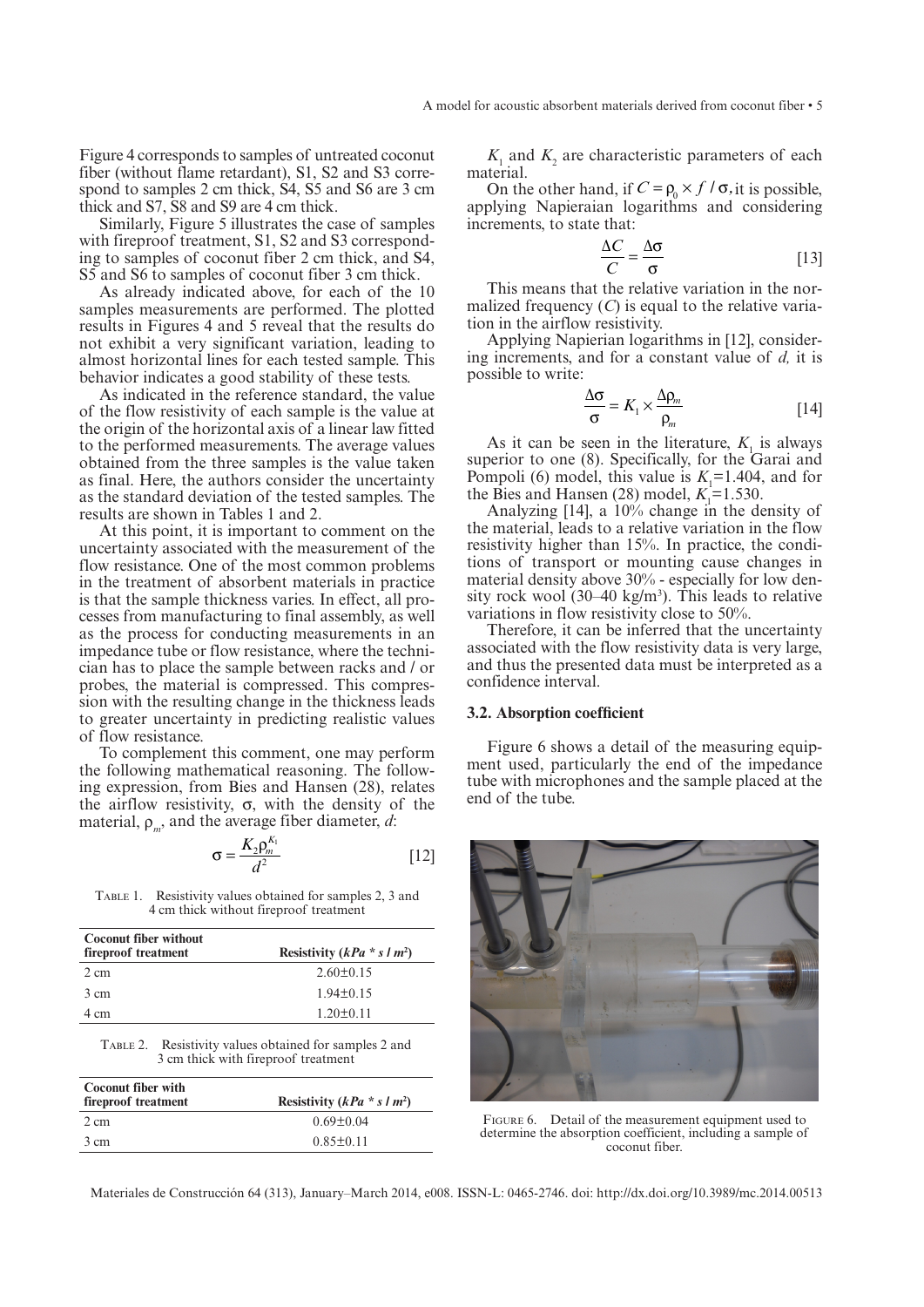TABLE 3. Constants calculated for the implemented model

| . . |                          |  |          | ັ |
|-----|--------------------------|--|----------|---|
| _   | $\overline{\phantom{a}}$ |  | $-$<br>- |   |



FIGURE 7. Absorption coefficient as a function of frequency for samples of untreated coir. Results of experimental measurefor samples of untreated coir. Results of experimental measure- ments and adjustments (full line: experimental data, dashed: numerical setting) for samples 2, 3 and 4 cm thick.

The following tables summarize the results of the experimental measurements and adjustments. To perform the measurements, the transfer function method has been applied (23, 24).

The adjustment is made without considering the extreme values at 100 Hz and 3150 Hz. The corresponding constants are shown in Table 3.

Figures 7 and 8 compare the experimental results of the absorption coefficient at normal incidence with those empirically obtained from the coefficients shown in Table 3. Results are compared for untreated and treated (fireproof treatment) samples of coconut, respectively.



FIGURE 8. Absorption coefficient as a function of frequency for samples of treated (fireproof treatment) coir. Results of experimental measurements and adjustments (full line: experimental data, dashed: numerical setting) for samples 2 and 3 cm thick.

## **4. CONCLUSIONS**

This paper described the process for obtaining empirical equations for the acoustic behavior of an absorbent material made natural fibers, particularly coconut fibers. The procedure, which has been successfully tested in other materials, involves performing impedance and airflow resistance measurements for samples of the material under study. The results are useful since the availability of empirically derived analytical equations, simplifies the incorporation of these materials into simulation programs in order to make predictions of their acoustic behavior when used as part of noise control devices. Note that there are different types of coconut fiber and, obviously, not all have the same degree of absorption.

### **BIBLIOGRAPHY**

- 1. Delany, M.E.; Bazley, E.N. (1970) Acoustical Properties of Fibrous Absorbent Materials. *Appl. Acoust.* 3, 105–116. [http://dx.doi.org/10.1016/0003-682X\(70\)90031-9.](http://dx.doi.org/10.1016/0003-682X(70)90031-9)
- 2. UNE-EN 12354-6. (2004) Acústica en la edificación. "Estimación de las características de las edificaciones a partir de las características de sus elementos", parte 6, "Absorción sonora en espacios cerrados".
- Miki, Y. (1990) Acoustical Properties of Porous Materials-Modifications of Delany-Bazley Models. *J. Acoust. Soc. Jpn.* (E) 11 [1], 19–24.
- Miki, Y. (1990) Acoustical Properties of Porous Materials-Generalizations of empirical models. *J. Acoust. Soc. Jpn.* (E) 11 [1], 13–24.
- Dunn, I.P.; Davern, W.A. (1986) Calculation of acoustic impedance of multi-layer absorbers. *Appl. Acoust.* 19, 321–334. [http://dx.doi.org/10.1016/0003-682X\(86\)90044-7.](http://dx.doi.org/10.1016/0003-682X(86)90044-7)
- 6. Garai, M.; Pompoli, F. (2005) A simple empirical model of polyester fibre materials for acoustical applications. *Appl. Acoust.* 66, 1383–1398. [http://dx.doi.org/10.1016/j.](http://dx.doi.org/10.1016/j.apacoust.2005.04.008) [apacoust.2005.04.008](http://dx.doi.org/10.1016/j.apacoust.2005.04.008).
- 7. Wang, X.; Eisenbrey, J.; Zeitz, M.; Sun, J.Q. (2004) Multistage regression analysis of acoustical properties of polyurethane foams. *J. Sound Vib.* 273, 1109–1117. [http://](http://dx.doi.org/10.1016/j.jsv.2003.09.039) [dx.doi.org/10.1016/j.jsv.2003.09.039.](http://dx.doi.org/10.1016/j.jsv.2003.09.039)
- 8. Shoshani, Y.; Yakubov, Y. (2000) Numerical assessment of maximal absorption coefficients for nonwoven fiberwebs. *Appl. Acoust.* 59, 77–87. [http://dx.doi.org/10.1016/](http://dx.doi.org/10.1016/S0003-682X(99)00015-8) [S0003-682X\(99\)00015-8](http://dx.doi.org/10.1016/S0003-682X(99)00015-8). 9. Voronina, N. (1996) Improved Empirical Model of Sound
- Propagation through a Fibrous Material. *Appl. Acoust.* 48 [2], 121–132. [http://dx.doi.org/10.1016/0003-682X\(95\)00055-E.](http://dx.doi.org/10.1016/0003-682X(95)00055-E)
- 10. Voronina, N. (1998) An Empirical Model for Elastic Porous Materials. *Appl. Acoust.* 55 [1], 67–83. [http://dx.doi.](http://dx.doi.org/10.1016/S0003-682X(97)00098-4) [org/10.1016/S0003-682X\(97\)00098-4.](http://dx.doi.org/10.1016/S0003-682X(97)00098-4)
- 11. Voronina, N. (1999) An empirical model for rigid-frame porous materials with low porosity. *Appl. Acoust.* 58, 295– 304. [http://dx.doi.org/10.1016/S0003-682X\(98\)00076-0](http://dx.doi.org/10.1016/S0003-682X(98)00076-0).
- 12. Voronina, N.; Horoshenkov, K.V. (2003) A new empirical model for the acoustic properties of loose granular media. *Appl. Acoust.* 64, 415–432. [http://dx.doi.org/10.1016/](http://dx.doi.org/10.1016/S0003-682X(02)00105-6) [S0003-682X\(02\)00105-6](http://dx.doi.org/10.1016/S0003-682X(02)00105-6).
- 13. Asasutjarit, C.; Hirunlabh, J.; Khedari, J.; Charoenvai, S.; Zeghmati, B.; Cheul Shin, U. (2007) Development of coconut coir-based lightweight cement board. *Constr.*